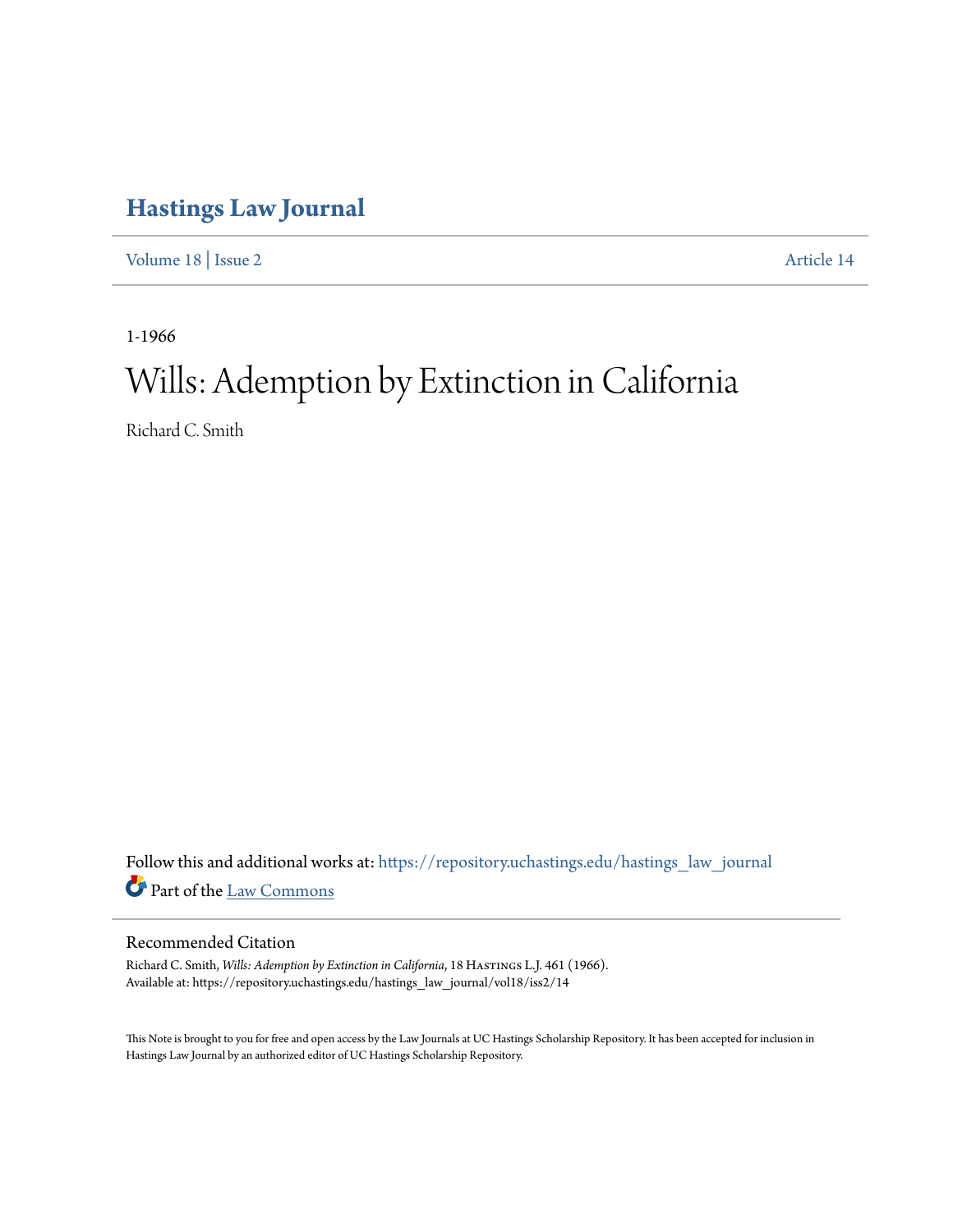of those who were dependent on the testator **in** life. The charity would no longer be encumbered by its traditional restrictions on inheritance. Instead, the stress would be on general limitation of testamentary freedom; the charity would be on a par with non-charitable strangers **in** order to protect the testator's family.

However, retention of the present statute with certain modifications would seem to be the most likely alternative. The class of heirs allowed to challenge charitable bequests should be reduced to those to whom the testator owes a duty of support during his life. Attempts to evade the effect of the statute should be sharply curtailed by the courts **in** order to carry out its more realistic scope of protection and to prevent a pitfall for the unskilled. Unfortunately, under such a revised statute the charity is still restricted **in** its ability to inherit, but such modifications would limit these restrictions to fewer cases.

The modem goal of the mortmain statutes is to protect the family of the testator against disinheritance. However, it is readily apparent that even the most stringent of the proposed mortmain legislation does not adequately perform this function. The testator's family could still be left without means of support **if** the testator made his will prior to the prohibited period, or gave his property to non-charitable beneficiaries. Adequate family protection legislation should guard against all disinheritance-not just gifts to charity.

#### Nancy Franzen\*

**<sup>0</sup>**Member, Second Year Class.

### **WILLS: ADEMPTION BY EXTINCTION IN CALIFORNIA**

#### *The General Rule*

A specific testamentary gift **is** a devise, bequest, or legacy of some certain realty, specified article, or particular fund that is distinguished from the remainder of testator's estate by the terms of his will.<sup>1</sup> Because of such testamentary specification, a specific gift will be held to have been adeemed if the specific subject matter devised or bequeathed is not part of the testator's estate at the time of his death and no provision **is** made **in** the will for its absence.2 Ademption of such a specific testamentary gift, as it is generally understood, **is** "the loss of the [specific gift] by the loss, transfer or termination of the testator's

*Flexible Restraints on Testation,* 69 HAv. L. REv. 277 (1955). See also Plager, *The Spouse's Nonbarrable Share: A Solution* **in** *Search of a Problem,* 33 **U. Cm.** L. R. 681 (1966) for a very complete discussion of the frequency of disinheritance, which, of course, has bearing on the most desirable remedy for it.

**<sup>1</sup> ATKINSON, WILLS § 132, at 732, 737 (2d ed. 1953). Essentially the same defim**tion is stated in CAL. ThoB. **CoDE** § 161(1): "(1) *Specific.* **A** legacy of a particular thing, specified and distinguished from all others of the same kind belonging to the testator, **is** specific

<sup>2</sup>See AT=NsoN; *op. cit. supra* note **1,** at 732.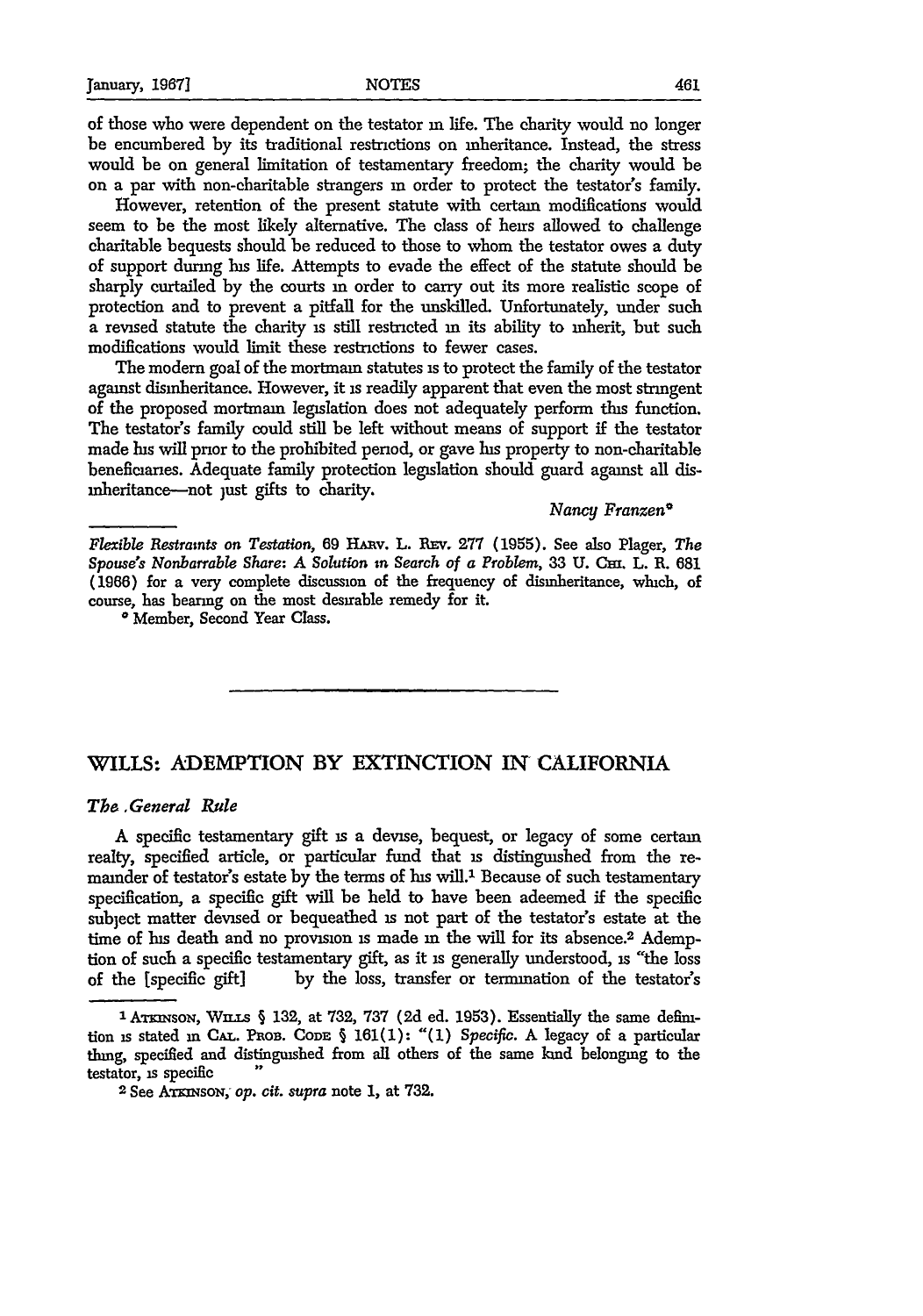interest therein before his death."<sup>3</sup> If a specific gift is held to have been adeemed, the gift fails and the devisee or legatee takes nothmg.4

The courts, **in** determining whether there was an ademption, utilize a two step process.5 First, the nature of the gift-whether specific, general, demonstrafive, or residuary-is determined. This requires a construction of the terms of the will to discover which kind of gift testator intended at the time the will was executed.<sup>6</sup> Once it is determined that the gift was specific,<sup> $\tau$ </sup> the court will ascertain whether it was adeemed by some subsequent change in status of the subject matter of the gift. In determining whether an ademption has taken place, England and a majority of American jurisdictions<sup>8</sup> follow the general rule set down by Lord Chancellor Thurlow in *Humphreys v. Humphreys:9*

[Tihe only rule to be adhered to was to see whether the subject of the specific bequest remained in specie at the time of the testator's death; for if it did not, then there must be an end of the bequest; and **.** the idea of discussing what were the particular motives and intention of the testator in each case in destroying the subject of the bequest would be productive of endless uncertainty and confusion.10

Under this majority rule, unless the subject matter of the specific gift **is** part of testator's estate at the time of his death, an ademption results.

**3** 6 **PAGE,** Wnas § 54.1, at *242* (3d ed. 1962).

*4Id. §* 54.5, at 248. Ademption by extinction should not be confused with ademption by satisfaction, which means the act of the testator *in* satisfying the gift to a legatee or devisee during the lifetime of the testator by paying the legacy, turning over the subject of the bequest, or otherwise giving the legatee his share of the estate. On ademption by satisfaction, see generally **6 PAGc,** *op. cit. supra* note 3, §§ 54.1-54.2, 54.21-54.37; ArxxNsoN, *op. cit. supra* note 1, § 133.

**5** The classic statement of the dual nature of ademption by extinction is found **in** Ashburner v. MacGure, 2 Bro. C.C. 108, 109, 29 Eng. Rep. 62, 63 (1786), where Lord Chancellor Thurlow stated the fumdamental rule that "the claim depended on two questions.

**1.** Whether the legacy was given as a specific legacy.

2. [W]hether the legacy . is adeemed.

*6 ATxNsoN, op. cit. supra* note **1,** § **132,** at 731-32 states: "The question of whether a legacy is specific, demonstrative, general, or residuary depends upon the intention of the testator as disclosed by the language of his entire will, the circumstances surrounding him, and certain rules of construction applied by the courts." See also **6 PAGE,** *op. cit. supra* note 3, § 48.1, at 2.

**7 For** interesting examples of how far the California courts have gone in finding a bequest to be general or demonstrative, not specific, **in** order to avoid an ademption, see Estate of Blackmun, 98 Cal. App. 2d 314, 220 P.2d 30 (1950); Estate of Cline, **67** Cal. App. 2d 800, 155 **P.2d** 390 (1945); Estate of Jones, **60** Cal. App. 2d 795, 141 P.2d 764"(1943).

**s** *E.g.,* Alexander v. House, 133 Conn. 725, 54 A.2d **510** (1947); Moffatt v. Heon, 242 Mass. 201, **136** N.E. **123** (1922); Welch v. Welch, 147 Miss. 728, 113 So. 197 (1927); Wyckoff v. Perrne, **37** N.J. **Eq. 118** (1883); Ametrano v. Downs, **170** N.Y. 388, 63 N.E. 340 (1902); Hoke v. Herman, 21 Pa. **301** (1853); In re Barrows, **103** Vt. 501, **156 Aft.** 408 (1931); Estate of Kdamba, **230** Wis. 246, **282** N.W 570 (1938). See generally 6 *PAGE, op. cit. supra* note 3, § 54.15, at 266; ATrsNsoN, *op. cit. supra* note **1,** § 134, at 742.

**92** Cox. **Ch.** 184, **30** Eng. Rep. **85 (Ch. 1789).** *10* **Ibid.**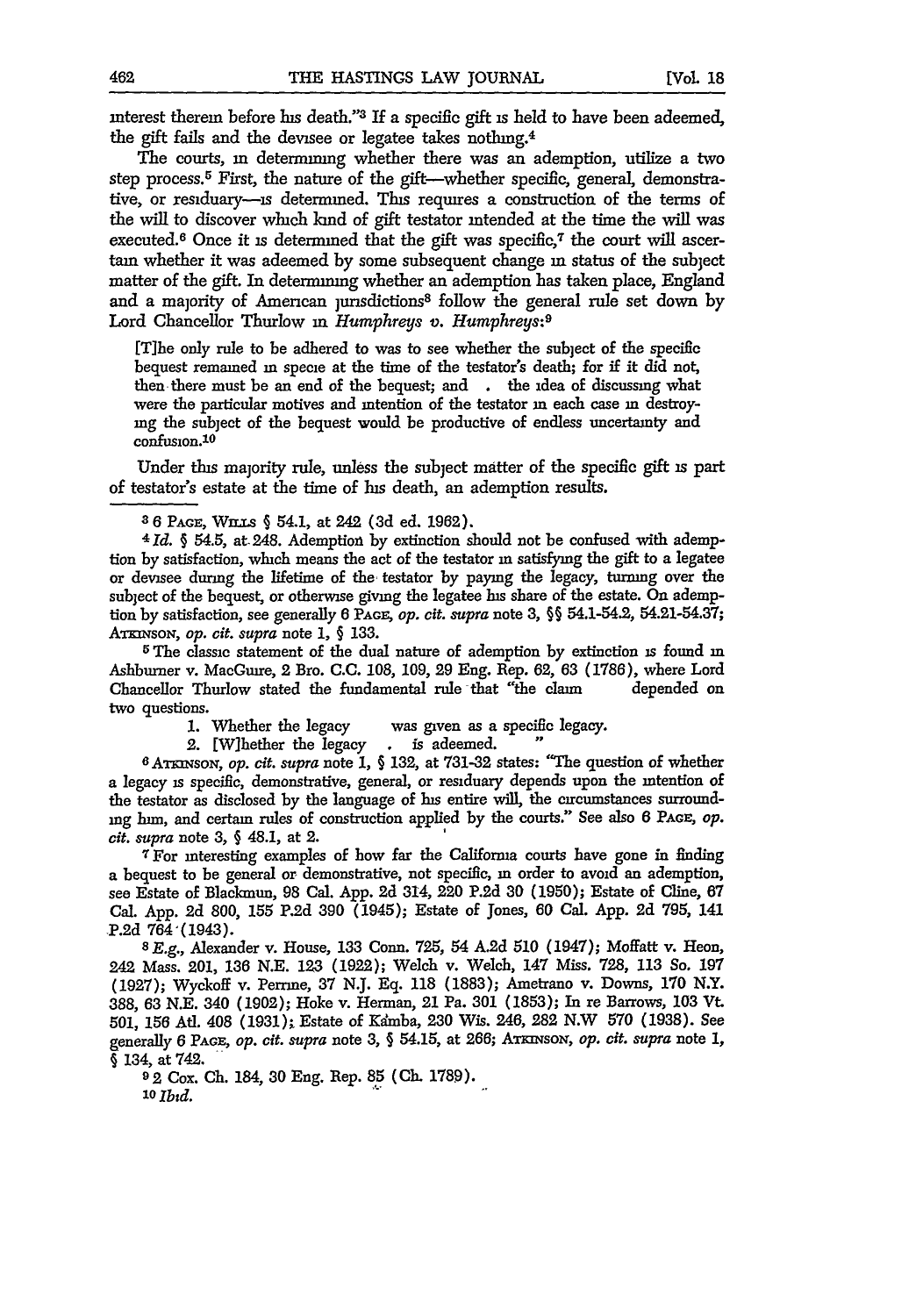#### *The Californi View*

California has defined a specific legacy by statute;<sup>11</sup> and, although the statute does not mention intent, the California courts are in accord with the general rule that testator's intent governs whether a legacy is specific, demonstrative, or general.12 The California rule determining an ademption by extinction, however, is not so clearly defined. The Probate Code merely says that "if such specific legacy fails, resort can not be had to the other property of the testator."<sup>13</sup> As to what causes failure of the gift such that an ademption results, the leading California case of *Estate of Goodfellow*<sup>14</sup> adopted a federal circuit court's<sup>15</sup> definition of ademption saying:

Ademption of a specific legacy is the extinction or withdrawal of a legacy **in** consequence of *some act of the testator* equivalent to its revocation, or *clearly indicative of an intention to revoke.* The ademption is effected **by** the extinction of the thing or fund bequeathed, or by a disposition of it subsequent to the will, *from which an intention that the legacy should fail is presumed.j6*

The California definition, then, involves an act of the testator which indicates his intention to cancel the gift. This act must be an act of such extinctive or dispositive character that it raises a presumption that testator intended the gift to fail. Therefore, it appears that the *Goodfellow* court felt the intent of the testator was to be sought, and that the court should not merely ask whether the subject matter of the gift remained in specie as part of testator's estate at the time of *his* death.

This conclusion is supported **by** *Estate of Mason,* decided **by** the California Supreme Court in 1965.<sup>17</sup> There testatrix executed a will specifically devising her home and furnishings to her son. She was subsequently declared incompetent, and the appointed guardian sold the home, applying the proceeds to her maintenance. The devisee sought to abate the residuary legatee's share of the estate to make up for his loss, while the residuary legatee claimed the specific devise had been adeemed. The court held that no ademption had been effected, saying, *inter alia:* "A change in the form of property subject to a specific testamentary gift will not effect an ademption *in the absence of proof that testator intended that the gift fail.*"<sup>18</sup> This reasoning was also applied in *Estate of Holmes*,<sup>19</sup> decided the same year by the district court of appeal. There testator was found to have sold his specifically devised realty while acting under the undue mfluence of

**11 CA .** PnoB. **CODE** § **161(1).** 12 Estate of **Buck, 32** Cal. **2d** 372, **196** P.2d **769** (1948); Estate of Jepson, **181** Cal. 745, **186** Pac. **352 (1919);** Estate of Moore, **135** Cal. **App. 2d'122, 286 P.2d** 939 **(1955);** Estate of Loescher, **133** Cal. **App. 2d 589,** 284 P.2d **902 (1955);** Estate of Blackmun, 98 Cal. **App. 2d** 314, 220 **P.2d 30 (1950);** Estate of Jones, **60** Cal. **App. 2d** 795, 141 **P.2d** 764 (1943). **13 CA. PRoB. CODE § 161(1).**

**14 166** Cal. 409, **137** Pac. 12 **(1913).** The court held that a specific legacy of **\$5,000,** to be obtained from her father's estate, was adeemed when testatnx subsequently collected and mingled the proceeds with her general estate.<br>15 Kramer v. Kramer, 201 Fed. 248, 253 (5th Cir. 1912) (dictum).

**16** Estate of Goodfellow, **166** Cal. 409, 415, 137 Pac. 12, 15. (Emphasis added.) 17 62 Cal. 2d 213, 42 Cal. Rptr. **13, 397** P.2d 1005.

*<sup>18</sup>Id.* at 215, 42 Cal. Rptr. at **15, 397** P.2d at **1007.** (Emphasis added.)

**19233** Cal. App. 2d 464, 43 Cal. Rptr. 693 (1965).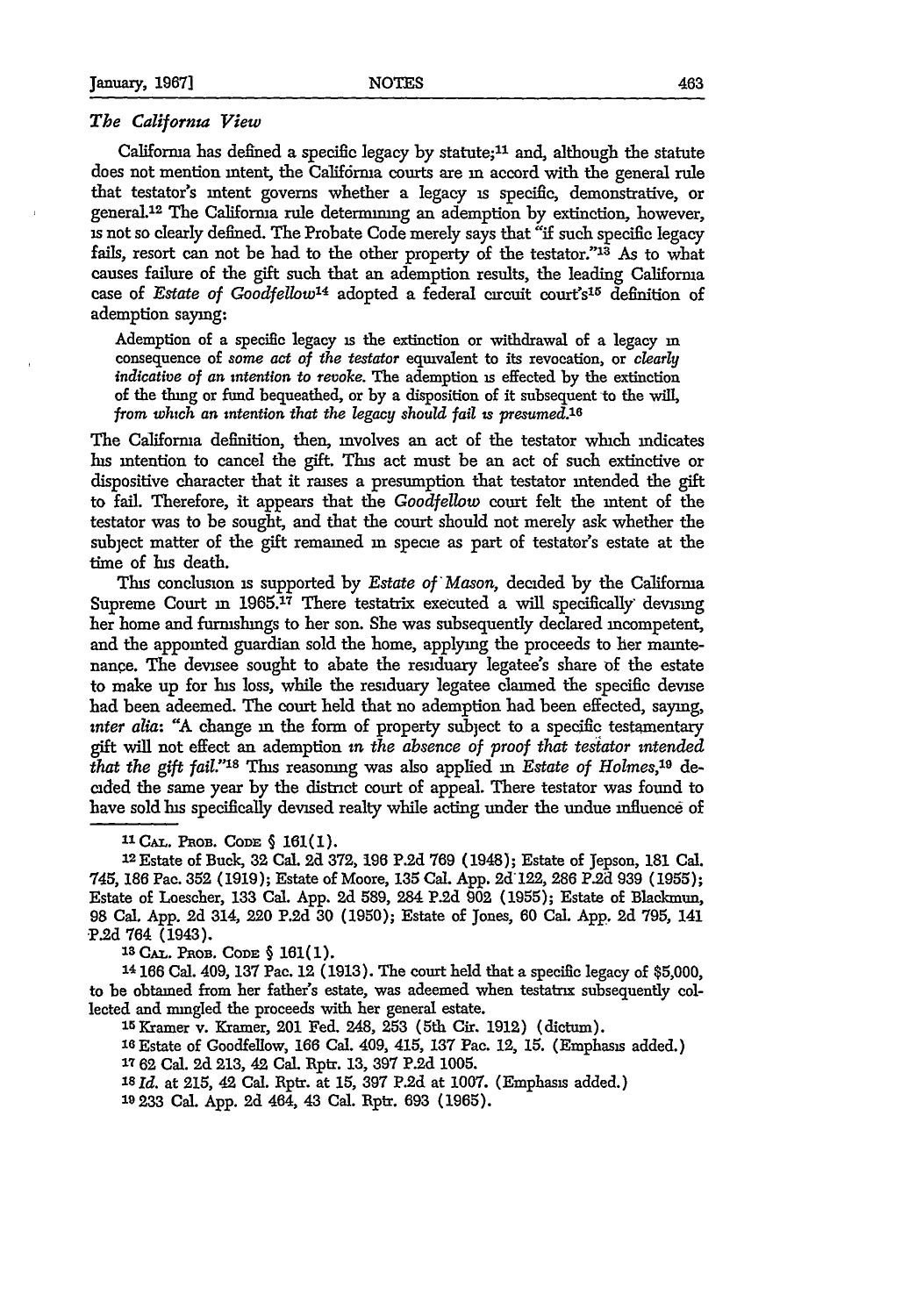his housekeeper, the residuary legatee. The court held that the undue influence made his dispositive act involuntary and awarded the proceeds from the sale to the specific devisee. This case also recognized a trend **in** California to let the issue of ademption turn upon the intent of the testator where possible20 and stated that *Mason* "confirms that trend and adopts the rule that intent controls."<sup>21</sup> As to when this intent is to be sought, the court said: "Some earlier cases left doubt whether the intent sought was that expressed in the will or that existing at time of disposition of the devised property. In any event, *Mason* looks to intent at the time of alienation, the view indicated **in** *Stevens, Cooper and McLaughlin."22*

From *Mason*, then, it is apparent that some proof is necessary—not to show that testator intended the gift to continue-but to show that he intended the gift to fail. From *Holmes* it appears that the Califorma courts feel obligated to go outside the terms of the will and determine this intent at the time of the dispositive or extinctive act., But neither case, nor any other California case, has stated what, if any, criteria are to be used in this determination of intent. However, they all appear to consider the circumstances affecting the dispositive or extinctive act.<sup>23</sup> These circumstances should be categorized generally to provide an objective standard which the courts can apply to the problem of determining testator's intent at the time the status of the subject matter of the specific gift changes.

#### *Suggested Criteria*

The following categories are submitted as gmdelines to be used **in** this determination:  $(1)$  testator's role in the change—whether active or passive;  $(2)$  the character of the change-whether substantial or merely formal; (3) disposition of the proceeds, if any-whether traceable or not; (4) opportunity of testator to change his will-whether a long or short time has elapsed between the change and testator's death; and (5) miscellaneous circumstances peculiar to the facts of the particular case.

#### *Testators Role in the Change of Status of the Specific Property*

When testator-plays-an active role in the disposition or extinction of the subject matter of the gift, as where he sells real-estate,  $24$  transfers stocks or bonds,  $25$ 

22 **Ibzd.** The cases cited **by** the court are Estate of Mason, 62 Cal. 2d 213, 42 Cal. Rptr. 13, **397** P.2d 1005 (1965); Estate of Stevens, **27** Cal. **2d** 108, 162 P.2d 918 (1945); Estate of Cooper, 107 Cal. App. **2d** 592, **237** P.2d 699 (1951); and Estate of McLaughin, 97 Cal. App. 485, **275** Pac. 875 (1929). **<sup>2</sup> <sup>3</sup> In** Estate of McLaughlin, 97 Cal. App. 485, 488, **275** Pac. 875, 877 (1929), the

court said: "[Olrdinarily the purpose [of the testator] will appear **by** a construction of the terms of the will **in** the light of the subsequent acts and conduct of the testator." *Accord,* Estate of Moore, 135 Cal. App. **2d** 122, 286 P.2d 939 (1955). See also Estate

of Stevens, **27** Cal. 2d 108, **162** P.2d 918 (1945). <sup>24</sup>E.g., Estate of Benner, 155 Cal. 153, 99 Pac. 715 (1909); Estate of Sorensen, 46 Cal. App. 2d 35, 115 P.2d 24 (194f), Estate of McLaughlin, 97 Cal. App. 481, **275** Pac. 874 (1929) (not to be confused with Estate of McLaughlin, note 23, *supra).*

**S5** E.g., Estate of Buck, **32** Cal. **2d** 372, 196 P.2d 769 (1948).

**<sup>20</sup>***Id.* at 468, 43 Cal. Rptr. at 695.

**<sup>2-</sup>** *Ibid.*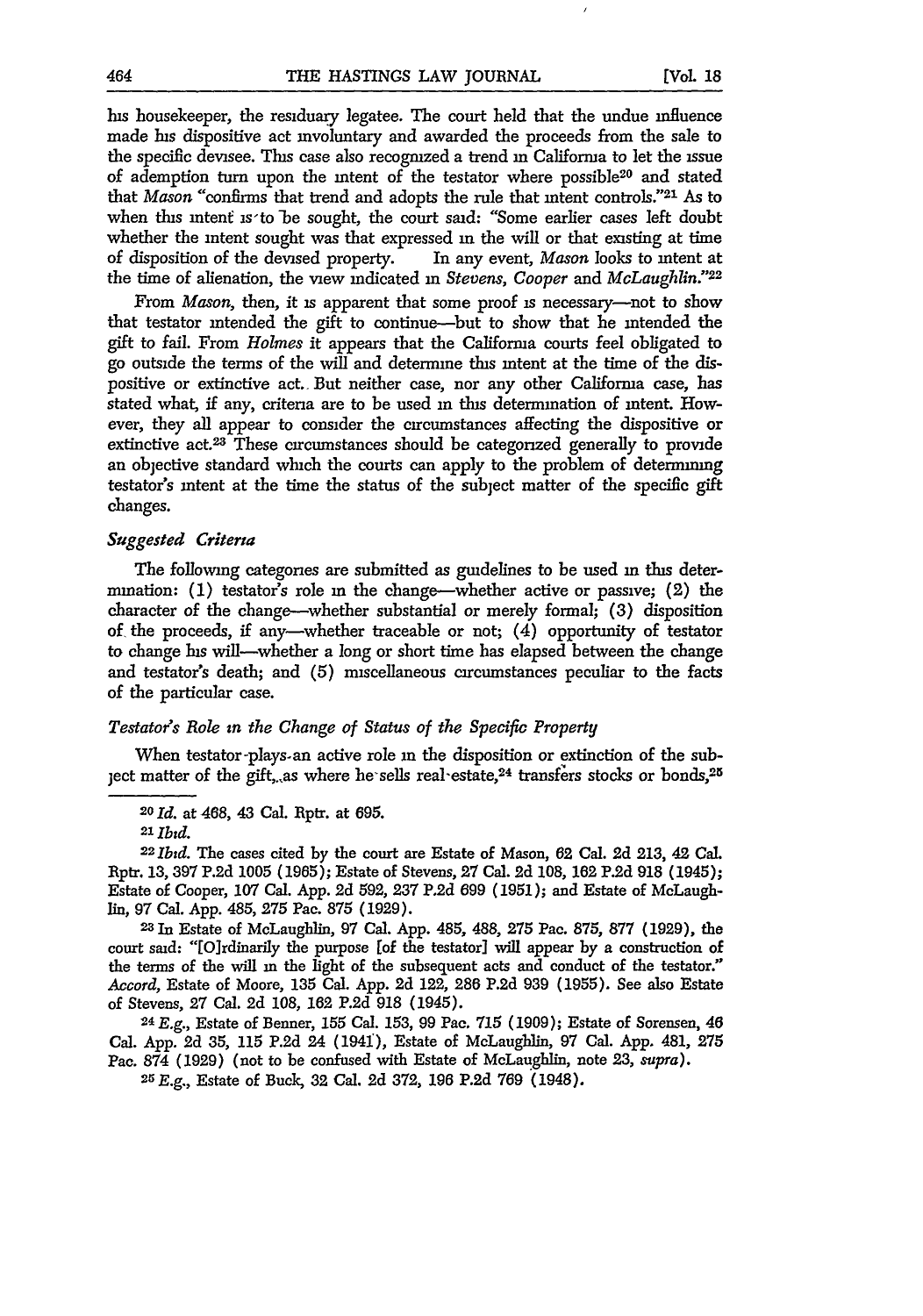sells his automobile,<sup>26</sup> or sues to collect a debt;<sup>27</sup> it follows that he probably has full knowledge of the legal effect of his act relative to the particular property. However, where testator merely plays a passive role m the change in status of the particular property, as where a bequest of an undistributed interest **in** *X's* estate is subsequently distributed to testator,<sup>28</sup> a mortgage or other debt is paid,<sup>29</sup> or bonds are redeemed by the obligor;<sup>30</sup> it does not follow as readily that testator considered the legal effect such a transaction might have upon the specific gift. The former situation-where testator is the primary cause of the change **in** status—implies conscious and intentional choice on his part that the consequent change in status should take place.<sup>31</sup> The latter-where the testator plays no active role **in** the change-allows no such implication of choice. No conclusion as to what testator intended with reference to the specific gift can be clearly deduced.<sup>32</sup>

#### *Character of the Change* **in** *the Status of the Specific Property*

If the change **in** status amounts to a substantial change **in** the character of the property, as where real estate is  $\text{sold},^{33}$  or a car is disposed of, $34$  or stocks and bonds are transferred;<sup>35</sup> and nothing more is shown; an inference that testator was intentionally eliminating the specific property from his estate seems reasonable.<sup>36</sup> Where, however, testator applies the proceeds to purchase similar

**2 <sup>6</sup>***E.g.,* Estate of Cooper, **107** Cal. App. **2d** 592, **237** P.2d **699** (1951). 2

7 E.g., Morgan v. Wolpert, 164 Ga. 462, **139 S.E. 15 (1927).** 28 E.g., Estate of Babb, 200 Cal. 252, **252** Pac. 1039 (1927); Estate of Coodfellow, **166** Cal. 409, **137** Pac. 12 **(1913);** Estate of Cline, **67** Cal. App. **2d** 800, **155** P.2d **390**

(1945). **<sup>29</sup>***E.g.,* Estate of Jepson, 181 **Cal.** 745, **186** Pac. **352 (1919);** Estate of McLaughlin, **97** Cal. **App.** 485; **275** Pac. **875 (1929).**

*30* **E.g.,** Estate of Jones, **60** Cal. **App.** 2d 795, 141 **P.2d** 764 (1943).

**Si** In Estate of Sullivan, **128** Cal. App. **2d** 144, 147, 274 P.2d 946, 948 (1954), it was said: "[Testator] disposed of the property from the sale of which the legacies were to be paid. From this act anses the presumption that he intended the legacies should fail." In Estate of Sorensen, 46 Cal. App. **2d** 35, **37,** 115 P.2d 241, 242 (1941), the court stated: "ITihe, ademption was effected by the disposal of the property [sale **by** testatrix], **by** an act which prevented its passing **by** the will." <sup>3</sup> <sup>2</sup> In Estate of McLaughlin, 97 Cal. App. 485, 489-90, **275** Pac. 875, 877 (1929),

the court held: "The accepting of a deed of conveyance **in** consideration of the exact indebtedness secured **by** a mortgage [the bequest] funishes no evidence of the intent of a testatrix to accomplish an ademption where the testatrix retains the property to the time of her death, and subsequently makes no change **in** the terms of her will." Also, the court in Estate of Cline, **67** Cal. App. **2d** 800, 806, **155** P.2d 390, 394 (1945), said: "[T]here is no showing that by any act or conduct of Ins after he made his will and up to the time of **Is** death [testator] **.** intended to abolish the gift to appellant." The latter case was almost entirely dictum, but it was approved **in** Estate of Mason, 62 Cal. **2d** 213, 215, 42 Cal. Rptr. **13,** 15, **397** P.2d 1005, 1007 (1965).

aS E.g., Estate of Benner, **155** Cal. 153, 99 Pac. **715** (1909); Estate of Sullivan, **128** Cal. App. **2d** 144, 274 **P.2d** 946 (1954); Estate of Sorensen, 46 Cal. App. 2d 35, **115** P.2d 241 (1941); Estate of McLaughlin, 97 Cal. App. 481, 275 Pac. 874 (1929).

**54** E.g., Estate of Cooper, **107** Cal. App. 2d 592, **237** P.2d 699 (1951).

35 E.g., Estate of Buck, **32** Cal. 2d 372, **196** P.2d 769 (1948). <sup>8</sup>

6n Estate of Resler, 43 Cal. **2d** 726, **736,** 278 P.2d **1,** 7 (1954), the court held: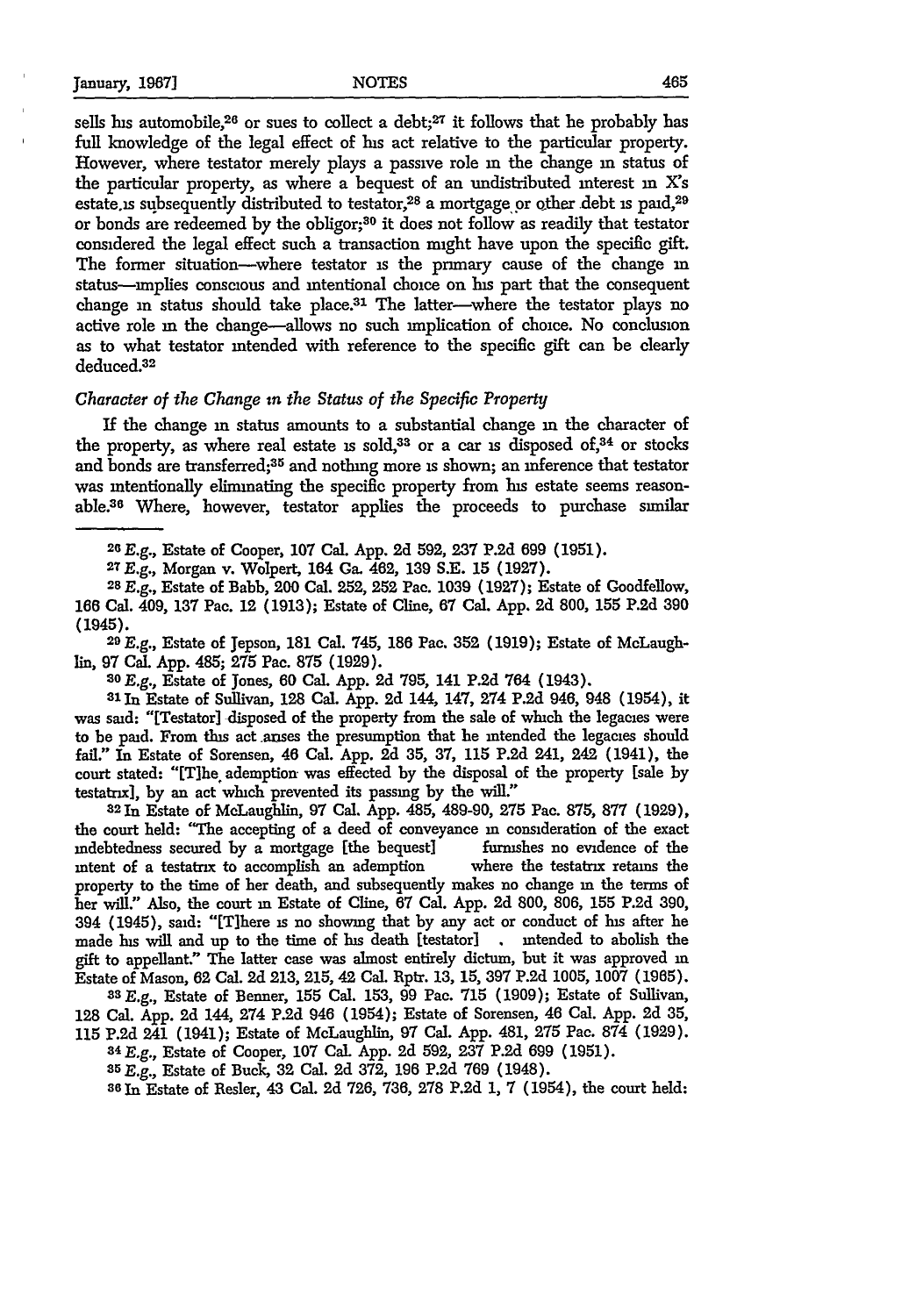property,<sup>37</sup> or merely alters his interest in existing property,<sup>38</sup> or otherwise effects a change merely in the form of the property, $39$  not amounting to a change in substance—it seems reasonable that he did not intend the gift to be extinguished; and that by replacing or only altering the character of the specific property, that he intended such gift would remain in force.<sup>40</sup>

#### *Disposition of the Proceeds Derved from the Specific Property*

Where a substantial change in the status of the property takes place, and the proceeds from the transaction are not traceable to a readily identifiable source; $41$ it is reasonable to infer that testator must have felt that extinguishing the gift was more important than maintaining it or acquiring substitute property.<sup>42</sup> Where, however, the proceeds of the transaction changing the status of the propertyalthough the character of the specific property **is** entirely changed-are readily traceable and have been maintained intact, it cannot be as easily said that abrogation of the gift was more important to testator than maintaining it in its new form. The fact that testator kept the value of the gift intact,<sup>43</sup> even though he

"[Alfter the will was made, testator transferred his interest **in** the business [the specific bequest] . **in** exchange for [a promissory] note. That sale divested the testator of his interest **in** the business, and, **in** absence **.** of a contrary intent, it may not be assumed that he intended to bequeath the proceeds of it in lieu of his interest." See CAL. **PROB. CODE** § 73; Estate of Sorensen, 46 Cal. App. 2d **35,** 37, 115 **P.2d 241,** 242 (1941).

**37E.g.,** Estate of Cooper, 107"Chl. **App. 2d** 592, **237 P.2d** 699 **(1951).**

*<sup>38</sup>***E.g.,** .Estate of Hale,, **170** "Cal. **App. 2d 351, 338 P.2d 997 (1959);** Estate of Trainer, **161** Cal. App. **2d 353, 326 P.2d 520 (1958);** Estate of Moore, **135** Cal. **App. 2d** 122, **286 P.2d 939 (.95 );** Estate of.McLaughlin, **97** Cal. **App.** 485, **275** Pac. **875** (1929).

*39 E.g.,* Estate of Stevens, 27 Cal. 2d 108,162 **P.2d 918** (1945).

40Estate of Cooper, **107** Cal. App. **2d** 592, **596, 237** P.2d 699, **102 (1951),** held that "[T]he exchange of a certain property which has been specifically devised, for other similar property, will not constitute an ademption." See CAL. PROB. CODE § 78; Estate of Trainer, **161** Cal. **App.** 2d **353, 326 P.2d** 520 **(1958);** Estate of Hale, **170** Cal. **App. 2d 351, 338** P.2d **997 (1959)** (trust deed taken back **in** conveyance of specific devise-no ademption).

*41E.g.,* Estate of Coodfellow, **166** Cal. -409, **137** Pac. 12 **(1913);** Estate of Babb, 200 Cal. 252, **252** Pac. **1039.(1927);** Estate of Sullivan, **128** Cal. App. **2id** 144, 274 **P.2d** 946 (1954); Estate of McLaughlin, **97** Cal. **App.** 481, **275** Pac. **874 (1929).**

42Estate of McLaughlin, 97 Cal. App. 481, 483, **275** Pac. 874, 874-75 **(1929),** 'held: "[Tihe entire interest having been sold **by** her and conveyed to strangers, subsequent to the execution of her will, and'the proceeds thereof having been mingled with the general assets of the estate, the bequest must be deemed to have been abrogated." Later, in Estate. of Resler, 43 Gal. **2d** 726, 736, **278 P.2d 1,** 7 (1954), the court said: "[I]n [the] absence of a showing of a contrary intent, it may not be assumed that [testator] . intended to bequeath the proceeds of [the sale] **in** lieu of his

interest [previously bequeathed]." *<sup>43</sup> E.g.,* Estate of Moore, **135** Cal. App. 2d 122, **286 P.2d 939 (1955);** Estate of McDonald, **133** Cal. App. **2d** 43, **283 P.2d 271 (1955);** Estate of Cooper, **107** Cal App. **2d** 592, **237 P.2d** 699 **(1951);** Estate of Stevens, **27** Cal. **2d** 108, **162** P.2d **918** (1945); Estate of McLaughlin, 97 Cal. App. 485, **275** Pac. 875 **(1929).** *But see* Estate of Peyton, 143 Cal. App. 2d 379, 299 P.2d 897 (1956) (check deposited a few days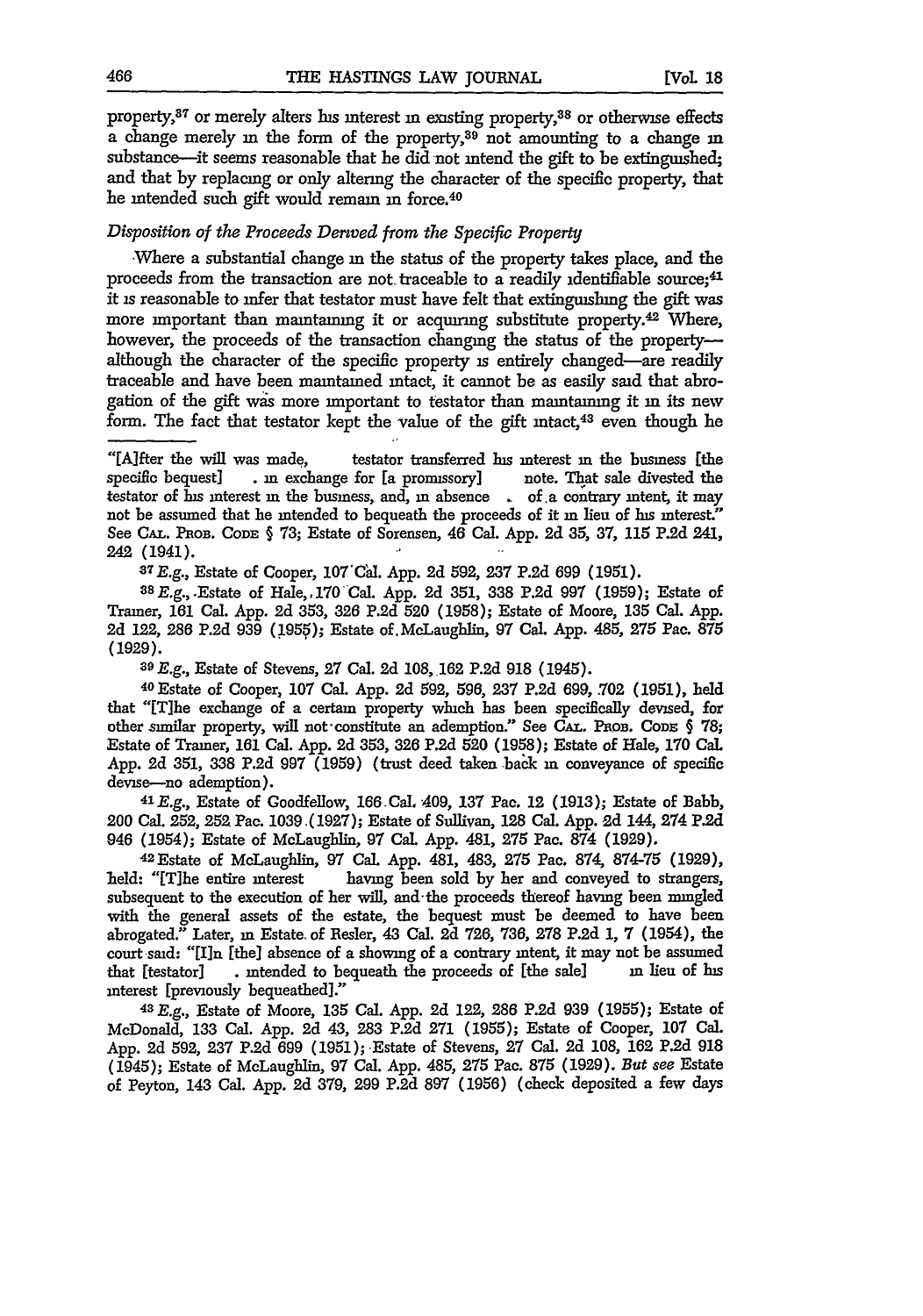abolished its physical substance, should be persuasive that he did not intend to abolish the benefit conferred on the legatee **by** the will.4

#### *Testator's Opportunity To Change His Will*

If testator has had a clear opportunity to change his will, as where a period of many years has elapsed from the change **in** status,45 or where he has revised his will by codicil as to other parts of his estate, $46$  it cannot easily be said that he consciously intended to retain a benefit for the specific legatee. Where such a clear opportunity for testator to change his will exists, and he does not, this fact **is** persuasive that the change **in** status was done deliberately, or at least accomplished with the knowledge of the testator. $47$  When, however, a very short-time elapses between the change in status and testator's death,<sup>48</sup> or where no change **in** his will is possible,49 or where a codicil **is** attached which republishes a will purporting to leave property which has only been altered **in** form,5 O no inference can be drawn from the fact that the will is not changed. Where no such clear opportunity exists to change the will, and he does something indicating his intent

before death); Estate-of Sorensen, 46 Cal. **App. 2d 35, 115** P.2d 24 (1941) (check

uncashed at time of death). 44 Estate of Mason, **62** Cal. 2d **213, 216,** 42 Cal. Rptr. **13, 15, 397** P.2d **1005, 1007 (1965),** held: **"[A]** specific testamentary gift is adeemed when the specific property has been disposed of by the testator and cannot be traced to other property **in** the estate or when the testator has placed the proceeds of such property m a fund bequeathed to another *" Accord,* Estate of Packam, 232 Cal. App. **2d 847,** 43 Cal. Rptr. **318 (1965).** In Estate of Holmes, **233** Cal. App. **2d** 464, 469, 43 Cal. Rptr. 693, **696 (1965),** the court said: "Although ademption would result if the proceeds of the property sold could not be traced that problem does not arise here. The proceeds are readily traceable to the bank account "But see Estate of Benner, proceeds are readily traceable to the bank account **155** Cal. 153, 99 Pac. **715** (1909) (sale of devsed realty, proceeds comprised practically whole estate, held adeemed); Estate of Sorensen, 46 Cal. App. 2d **35,** 115 **P.2d** 24

(1941) (sale of devised realty, check uncashed at testators death, held adeemed). <sup>45</sup> E.g., Estate of Goodfellow, **166** Cal.-409, **137** Pac. 12 **(1913);** Estate of Moore, **135** Cal. App. 2d 122, **286 P.2d 939** (1955).

<sup>46</sup>E.g., Dean v. Tusculun College, **195** F.2d **796** (D.C. Cir. 1952).

*47E.g.,* Estate of Sullivan, **128** Cal. App. 2d 144, 147, 274 P.2d 946, 948 (1954), where it was said: "The will was drawn July 2, 1949. Testator died January **31, 1952.** In the meanwhile, he disposed of the property from the sale of which the legacies were to be paid. From this act arises the presumption that he intended the legacies should *fail."* But *see* Estate of McLaughlin, 97 Cal. App. 485, 489-90, 275 Pac. 875, 877 (1929); the court held: "The accepting of a deed of conveyance in consideration of the exact indebtedness secured by a mortgage on the same premises, furnishes no evidence of the intent of a testatrx to accomplish an ademption of a devise of the interest in the property represented by the mortgage, where the testatnx retains the property to the time of her death, and subsequently makes no change **in** the terms of her will."

*<sup>48</sup>***E.g.,** Estate of Holmes, **233** Cal. **App.** 2d 464, 43 Cal. Rptr. **693** (1965); Estate of MacDonald, **133** Cal. **App.** 2d 43, **283** P.2d **271** (1955). *But see* Estate of Peyton, 143 Cal. App. 2d 379, 299 P.2d 897 (1956); Estate of Sorensen, 46 Cal. App. **2d**

**35,** 115 P.2d 24 (1941). 49 E.g., Estate of Mason, 62 Cal. 2d **213,** 42 Cal. Rptr. **13, 397** P.2d 1005 (1965); Estate of Ehrenfels 241 A.C.A. 294, 50 Cal. Rptr. **358-(1966).**

**<sup>50</sup>***E.g.,* Gilmer v. Aldndge, 154 Md. 632, 141 At. **377** (1928).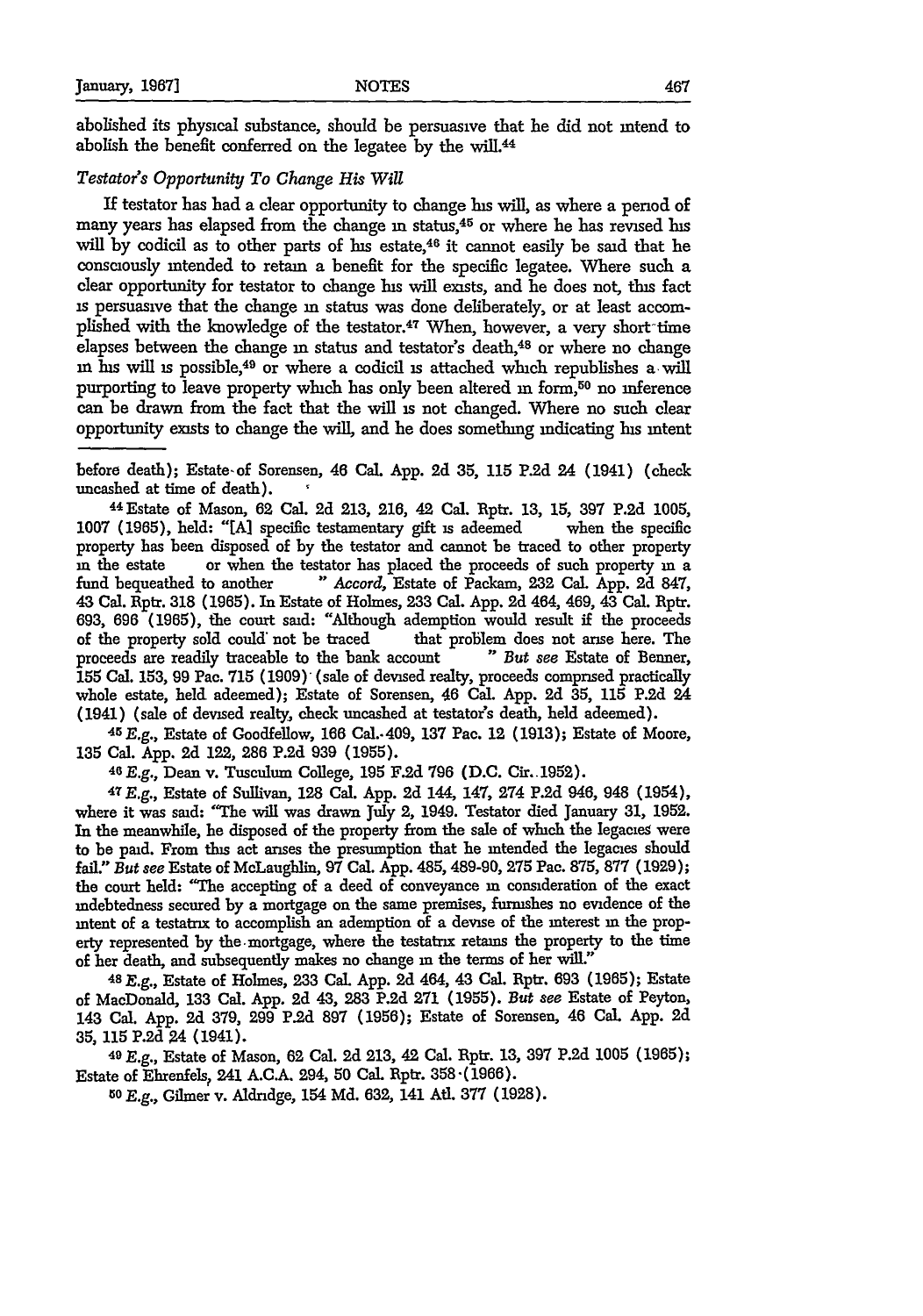that the change **in** status have no effect, it cannot be clearly said that testator, by his subsequent act has shown an intent to adeem.<sup>51</sup>

#### *Miscellaneous Circumstances and Circumstances Peculiar to the Facts of the Particular Case*

In many cases courts either stress or include as part of an argument for or against finding an ademption, minor circumstances which do not fit into the above categories. Each circumstance apparently affects the court's determination whether the specific gift has been adeemed; and together they indicate that the above categories are the major circumstances, but are not all-inclusive. Among the minor circumstances are: whether the proceeds become incorporated into another legatee's specific gift or merely become part of the residuary estate; $52$  whether testator has attempted to dispose of all his property, or has left part by a general residuary clause;<sup>53</sup> whether the will is holographic, indicating no legal advice or awareness of the effect of the subsequent extinctive act, or whether drawn by an attorney;<sup>54</sup> whether the specific legatee will take rather than the intestate heirs;<sup>55</sup> whether the gift is made more valuable by the change,<sup>56</sup> or less;<sup>57</sup> whether testator had actual knowledge of the change in status;<sup>58</sup> and whether the taker by force of the ademption is named in the will.<sup>59</sup>

#### *Application of Criteria*

Because of *Mason and Holmes,* the California rule appears to be that no ademption will be found without proof that testator intended to destroy the specific devise, bequest, or legacy; and this requires an examination of testator's purpose at the time the status of the property changes. To determine this intent correctly, assuming that the will does not provide for an alternative distribution in the case of an ademption, the court must look to the circumstances of the dispositive or extinctive act. This **in** turn requires an evaluation of these circumstances, and a determination of their effect should be controlling. It is during this evaluation that the above-mentioned categories should prove helpful. For. example, the two easiest cases would be:

(1) Testator's voluntary act causes an extinction of the subject of the specific gift; the proceeds from such transaction are mingled with the general assets of

*58 Ibd.*

*<sup>51</sup>*E.g., Estate of Mason, 62 **Cal. 2d 213,** 216, 42 Cal. Rptr. 13, 15, 397 **P.2d** 1005, 1007 (1965), where the court held that "the reasons for refusing to 'find an ademption upon the guardian's sale are the incompetent testator lacks intent to adeem **.** and the opportunity to avoid the effect of an ademption by making a new will See also Estate of Ehrenfels, 241 **A.C.A.** 294, 50 Cal. Rptr. **358 (1966).**

<sup>52</sup>Estate of Babb, 200 Cal. **252, 252** Pac. 1039 (1927).

**<sup>58</sup>**Estate of McLaughlin, 97 Cal. App. 485, **275** Pac. 875 (1929); Estate of Moore, **<sup>135</sup>**Cal. App. **2d** 122, **286 P.2d 939** (1955). <sup>54</sup>Estate of McLaughlin, *supra* note **53;** Estate of Moore, *supra* note **53.**

<sup>5</sup> 5 Estate of McLaughlin, *supra* note **53;** Estate of Moore, *supra* note 53. **<sup>56</sup>**Estate of McLaughlin, *supra* note 53. **<sup>5</sup>**

**<sup>7</sup>** Estate of MacDonald, 133 Cal. App. **2d** 43, 283 P.2d **271** (1955).

**<sup>59</sup>** Estate of Moore, **I35** Cal. App. **2d** 122, **286 P.2d 939 (1955).**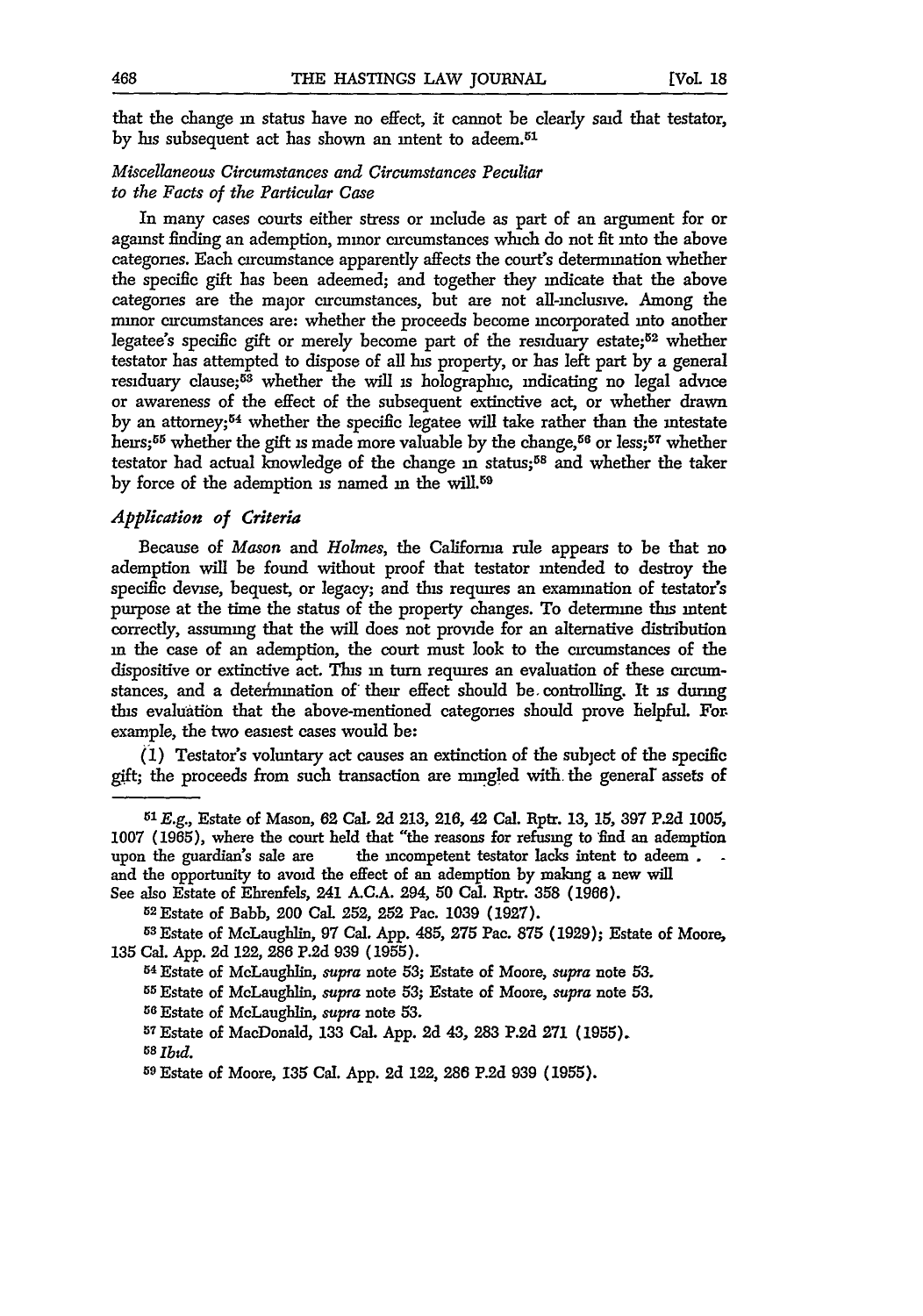his estate; and a long period of time elapses between the time testator disposes of the property and the time of **Ins** death. With this set of circumstances it would be relatively easy to infer that testator intended to adeem the specific gift.<sup>60</sup>

(2) But, if testator plays only a passive role **in** the act that causes the status of the property to be changed; and if this change is only one of form, the proceeds of the transaction being readily traceable; and testator has no opportunity to change his will; it would be difficult to say that testator intended to adeem the specific gift.<sup>61</sup>

Although less clear, the same method of evaluation may be applied **in** those cases where a combination of these circumstances are mconsistent. For example, testatrix sells realty previously devised. She receives the proceeds **in** the form of a check, which remains uncashed at the time of her death three weeks later, and her will is holographic, indicating she was without legal advice. If the specific devise is held adeemed, the proceeds will pass as intestate property<sup>62</sup> in the absence of a valid residuary clause. This case involves a voluntary act of the testatrix and a change **in** substance; but there are readily traceable proceeds and no clear opportunity to change her will. It also includes a lack of legal advice and a possible resulting partial intestacy. None of these factors alone indicate clearly whether testatrix intended to adeem the specific devise. Taken together, however, it can be argued that she was probably not aware of the legal effect of her act and did not desire that the proceeds should pass to possible strangers rather than to her previously chosen beneficiary. Also, the fact that the proceeds were unspent at death indicates no pressing need for money or desire to apply it to some other purpose. Finally, from the fact that testatrix died soon after the sale, it can reasonably be inferred that she had given no thought to an alternative testamentary scheme. These factors taken together are persuasive that the circumstances tending to show an intent to adeem: voluntary disposition of the devise and extinction of its subject matter, should not be controlling. The circumstances taken as a whole are in favor of an intent not to adeem; and under *Mason's* requirement of proof that testator intended the gift to fail, no ademption should be found because of msufficiency of proof.<sup>63</sup>

**<sup>6</sup> <sup>0</sup>**For such a fact situation see Estate of Buck, **32** Cal. **2d 372, 196 P.2d 769** (194&Y. Testator owned 40,000 shares of stock **in** a tightly held corporation. He bpqueathed a total of **30,000** shares to his six children and **5,000** shares to clainant. Subsequently he made a gift of **10,000** shares to his wife, transferring these to her **in** his lifetime. The court, after holding the bequests specific, held the claimant's bequest of 5,000 shares had been adeemed.

**<sup>1</sup> For** such a fact situation see Estate of MacDonald, **133** Cal. App. 2d 43, 283 P.2d 271 (1955). Testatrix bequeathed any car she might own at her death to her mother; subsequently she wrecked the car, dying a few hours later. The court held the insurance proceeds from the car went to the mother in lieu of the specific bequest.<br><sup>62</sup> These are the facts of Estate of Sorensen, 46 Cal. App. 2d 35, 115 P.2d 241

<sup>(1941).</sup> **<sup>6</sup>**

**<sup>3</sup>**The court held, however, that the specific gift had been adeemed. It is doubtful that this result would be reached today. Compare Estate of Holmes, **233** Cal. App. 2d 464, 43 Cal. Rptr. 693 **(1965),** where the court held the unspent proceeds from the sale passed to the specific devisee because the circumstances of the sale showed no intent to adeem.